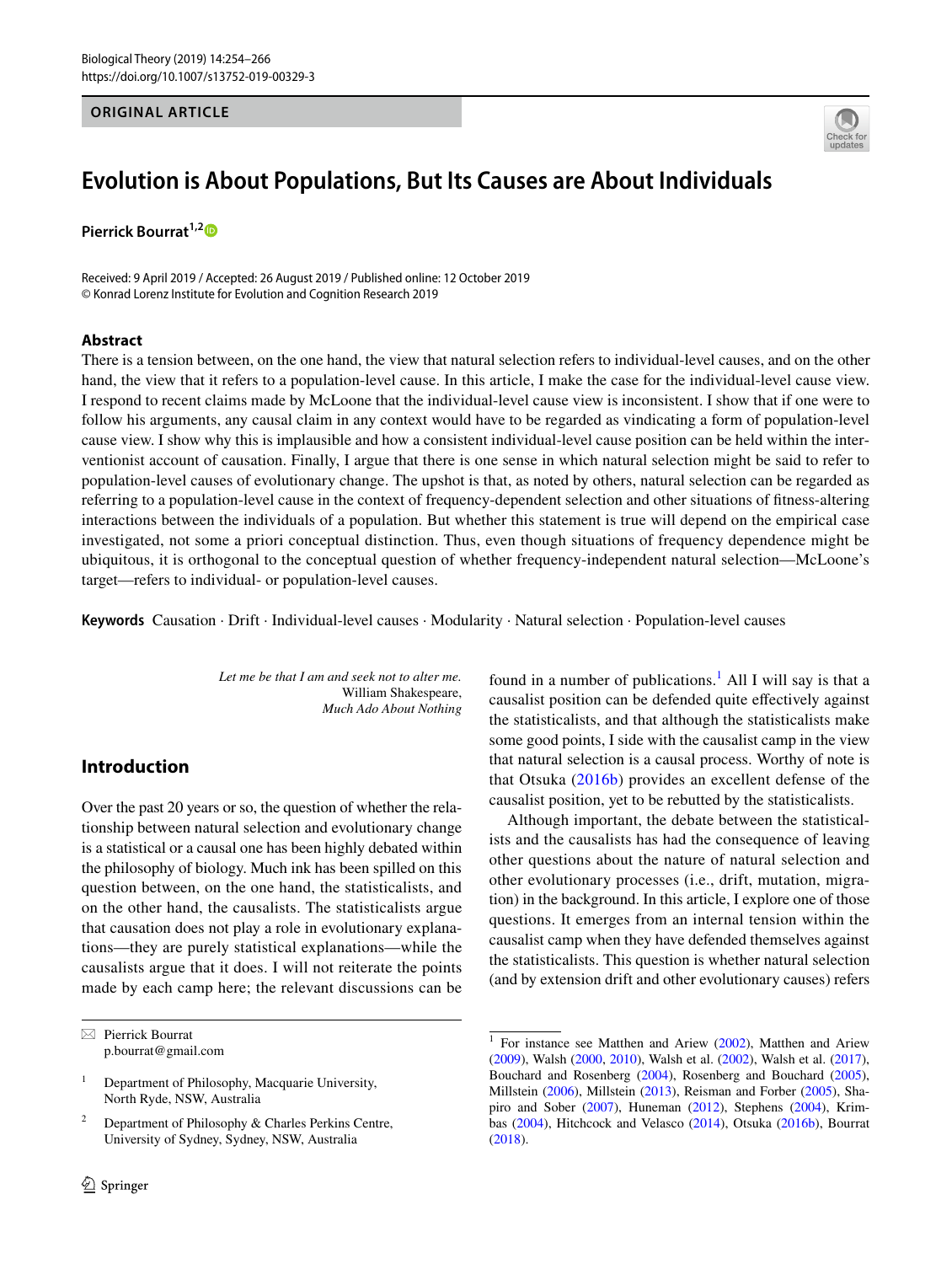to individual-level<sup>[2](#page-1-0)</sup> or population-level causes of evolutionary change. The view that natural selection and drift refer to individual-level causes, hereafter the "individual-level cause view," has been defended by several authors including Bouchard and Rosenberg ([2004\)](#page-11-0), Glennan [\(2009\)](#page-11-2), and Otsuka [\(2016b](#page-12-0)), while the view that natural selection and drift refer to population-level causes, hereafter the "population-level cause view," has been defended by, among others, Reisman and Forber ([2005\)](#page-12-10), Millstein [\(2006](#page-12-8), [2013\)](#page-12-9), and Stephens  $(2004)$  $(2004)$ .<sup>[3](#page-1-1)</sup>

In a recent paper, McLoone [\(2018](#page-12-16)) defends the population-level cause view. He anchors his arguments in two publications from Otsuka [\(2016a,](#page-12-17) [b](#page-12-0)), who, using causal modeling within the interventionist account of causation, provides a causal foundation for evolutionary genetics (Otsuka [2016a\)](#page-12-17) and vindicates the causal view against the statisticalists (Otsuka [2016b](#page-12-0)). Following the interventionist account, a variable *X* is a cause of *Y*, if there exists at least one ideal intervention on *X* that would lead to a diference in the value of *Y*. An ideal intervention on *X* is understood as a change in the value of *X* which at the same time produces no other change in any other variable (Spirtes et al. [2000](#page-12-18); Woodward [2003,](#page-12-19) [2010](#page-12-20); Pearl [2009](#page-12-21)). Otsuka defends the individual-level cause view on the grounds that, in the standard models of evolutionary genetics he presents, the variables associated with natural selection upon which one can intervene are individual-level, not population-level variables. In response to that move, McLoone argues that if such a view is adopted, one has to accept not only that natural selection can occur on a single individual, not a population, but also that it can occur in the absence of variation in a population. This is because, he argues, natural selection requires *variation* in individual-level properties. And since variation is a population-level property this, according to him, warrants the population-level cause view.

In this article, I show that the arguments presented by McLoone are fawed and that they do not characterize the individual-level cause view adequately. I defend Otsuka's position, with one caveat. Finally, I show that there is one way in which the population-level causal view can be grounded. It relies on whether *physical* as opposed to *ideal* interventions on individual-level properties in a given population are *modular* or not. A non-modular intervention in a system alters its causal structure. When this happens, it becomes difficult to ascribe causation to individual-level

properties in the sense that intervening on the system at that level changes the values of the properties of other individuals in the population. In such situations, of which frequencydependent selection is a case, I argue that a population-level cause view can legitimately be defended. The upshot is that whether natural selection and other evolutionary processes refer to individual- or population-level causes of evolutionary change is not an a priori conceptual question but rather

an empirical one.

The article will run as follows. After having presented McLoone's position I show why it is untenable. I then present Otsuka's causal model in broad strokes, followed by his argument for the individual-level cause view. At that point I depart slightly from Otsuka's proposal, one aspect of which is problematic. From there, I make my own proposal for the individual-level cause view. Finally, I show how modularity can make the notion of population-level causation a compelling and empirically grounded notion in the context of evolutionary genetics. I conclude by highlighting the potential signifcance of the distinction between modular and non-modular intervention in the context of the controversies surrounding the units of selection question, and the interpretation of heritability estimates.

## **The Exclusive Appeal to Individual‑Level Property**

McLoone's argument against Otsuka's individual-level causal position rests on the premise that the individual-level cause view ought not to mention any population-level property as part of the explanation. He writes, for instance, that, "Otsuka explicitly says he can show that natural selection can cause evolution *while only referencing properties that belong to individuals*" (McLoone [2018](#page-12-16), p. 11; my emphasis). If true, it would make Otsuka an individual-level causalist with the view that individual-level causes are never contingent on population-level properties. There are a few things to say about McLoone's statement.

First and foremost, this is not what Otsuka claims, which rather is the following: "[i]t should be noted that *the causes* of evolutionary changes as shown above all belong to the level of individuals, in the sense that *these variables*, including environmental factors, *denote properties of individuals*" (Otsuka [2016a](#page-12-17), p. 577; my emphases). There is a clear difference between claiming, on the one hand, that one can show that natural selection can cause evolution by referencing *only individuals' properties*, and on the other hand, that the *variables* of a model refer only to individuals' properties, so that in that sense they cause evolutionary change. The distinction between a property and a variable is important here. Given a causal model, a variable is an object's property that varies. Yet, there might be properties of individuals or

<span id="page-1-0"></span><sup>&</sup>lt;sup>2</sup> By "individual" I will refer to any entity that is part of a Darwinian population after Godfrey-Smith [\(2009](#page-11-3)). To be clear, I do not necessarily refer to a biological organism when I use this word.

<span id="page-1-1"></span> $3$  In Bourrat [\(2018](#page-11-1)), I show that the individual-level cause view can be defended against some of the arguments made by Reisman and Forber [\(2005](#page-12-10)) for the population-level cause view with a focus on drift rather than natural selection.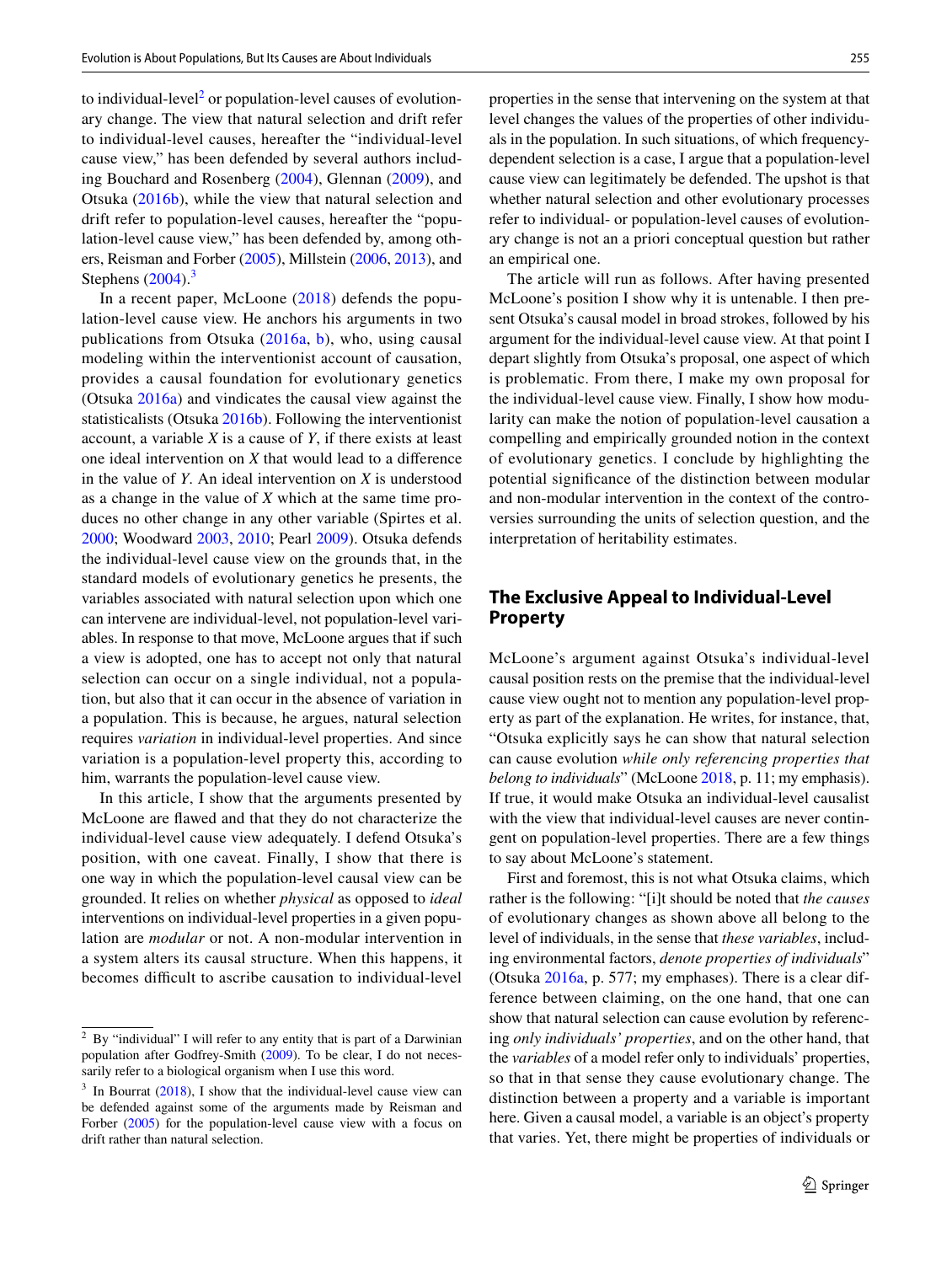the population that do not vary in the model, and they might be, in some sense, causally involved in the production of an efect. However, they do not represent causes following the causal modeling framework. These properties are classically referred to as "parameters." One charitable interpretation of Otsuka's point is that given certain values of parameters (which might refer to individual- or population-level properties), one can change the strength of natural selection by intervening only on the values of individual-level variables in this model, which thus vindicates the individual-level cause view. This is diferent from claiming that Otsuka only requires reference to individual-level properties for his view to hold, as claimed by McLoone. In fact, the parameters of the model might be population-level parameters, without this harming the soundness of the individual-level cause view, since the only causes in the model are individual-level variables.

Second, I believe that the proposal that the individuallevel cause view ought to cite only individual-level properties is not a position held by anyone in the literature. To my knowledge, nobody has ever argued that the properties of a population<sup>[4](#page-2-0)</sup> will be irrelevant when it comes to predicting or explaining its evolutionary dynamics. I think Bouchard and Rosenberg ([2004\)](#page-11-0) hold a sound and representative position of what the individual-level cause view is. Their position has furthermore been explicitly referred to by Otsuka ([2016b,](#page-12-0) p. 477) in his defense against population-level views of natural selection (not necessarily causal ones for that matter), and has also fueled a response from Millstein ([2006](#page-12-8)) who defends the population-level cause view. For that reason, I will assume that contesting the individual-level causalist position amounts to disagreeing with Bouchard and Rosenberg [\(2004,](#page-11-0) p. 710) when they write that: "selection [is] a contingent causal process in which individual ftnesses are the causes and subsequent population diferences are the effects."<sup>[5](#page-2-1)</sup>

From the quote above, to disagree with Bouchard and Rosenberg, a population-level causalist would have to deny that natural selection is tracked causally by the ftness of the individuals in the population, not that these causes are not contingent to a given population. Bouchard and Rosenberg are not explicit about what they mean by "contingent," but I assume that they have in mind the contingency for an individual to be in a particular population and environment, to have a particular evolutionary history, and so on. In fact, Bouchard and Rosenberg want to establish a principle of natural selection, in which natural selection is a contingent truth. The notion of contingent truth is classically opposed to the notion of necessary truth, the latter of which could never be false, while the former could be. Note furthermore that there is nothing in Bouchard and Rosenberg's characterization of natural selection preventing population-level properties in the background to be relevant for characterizing the link between natural selection and evolutionary change.

The idea of contingency has close connections with Woodward's notion of stability—sometimes confusingly called "invariance"<sup>[6](#page-2-2)</sup> (Woodward [2003](#page-12-19), [2010](#page-12-20); Pocheville et al. [2017\)](#page-12-22). Stability measures whether, and to what extent, a causal relationship holds as changes in the background are performed. In other words, stability refers to both the presence or absence of an efect under changes in the background, but also to the magnitude of the efect under background changes.[7](#page-2-3) If *X* is a cause of *Y* and *B* is a variable that represents the background of the relationship (for instance a population of diferent size), there is at least one ideal intervention on *X* that leads to a change in *Y* for at least one value of *B*. From there, the more this relationship remains unchanged as the values of *B* change, the more this causal relationship is stable.

Perhaps with the exception of laws of nature, because they are not limited to any spatiotemporal interval, there are no absolutely stable causal relationships following the interventionist account of causation. There are certainly no absolutely stable causal relationships in the special sciences. Thus, any causal relationship mentioned in evolutionary theory is to some extent unstable because it would be diferent in some subsets of diferent spatiotemporal possible backgrounds. To use a nonbiological example of a very unstable relationship, take the case of sand grains added one by one to a heap until it collapses. The causal relationship between adding a sand grain and the heap collapsing is a very unstable one since whether the collapse occurs and with what

<span id="page-2-0"></span><sup>4</sup> Note that by distinguishing individual- and population-level properties, I do not mean "population-level" in a sense that would invalidate the supervenience of population-level properties on individual-level properties. I simply mean that our knowledge about a particular evolutionary dynamics could come from properties that we are only able to characterize at the population level.

<span id="page-2-1"></span><sup>5</sup> Note that by "ftness" Bouchard and Rosenberg have in mind an individual-level property that has some efect on reproductive output. Thus, importantly, ftness (which they characterize as "ecological ftness") is diferent from reproductive output in their view. For more on the distinction between ftness and reproductive output see Bourrat ([2015a,](#page-11-4) [2017,](#page-11-5) [2018](#page-11-1), [2019a](#page-11-6)).

<span id="page-2-2"></span> $6$  As pointed out by Pocheville et al. [\(2017](#page-12-22)), there is some ambiguity in the literature surrounding the notion of invariance. The term invariance has been used to refer to, on the one hand, whether, and if so to what extent, a relationship holds as the value of the causal variable is intervened upon; and on the other hand, whether, and if so to what extent, the relationship holds as diverse variables in the background of the relationship are changed. Following Pocheville et al., by "invariance" I mean the frst and by "stability" the second.

<span id="page-2-3"></span><sup>7</sup> For a precise information-theoretic measure of stability see Pocheville et al. ([2017\)](#page-12-22). Information theory is best suited for categorical variables. To my knowledge, a quantitative measure of stability for quantitative variables does not exist in the literature.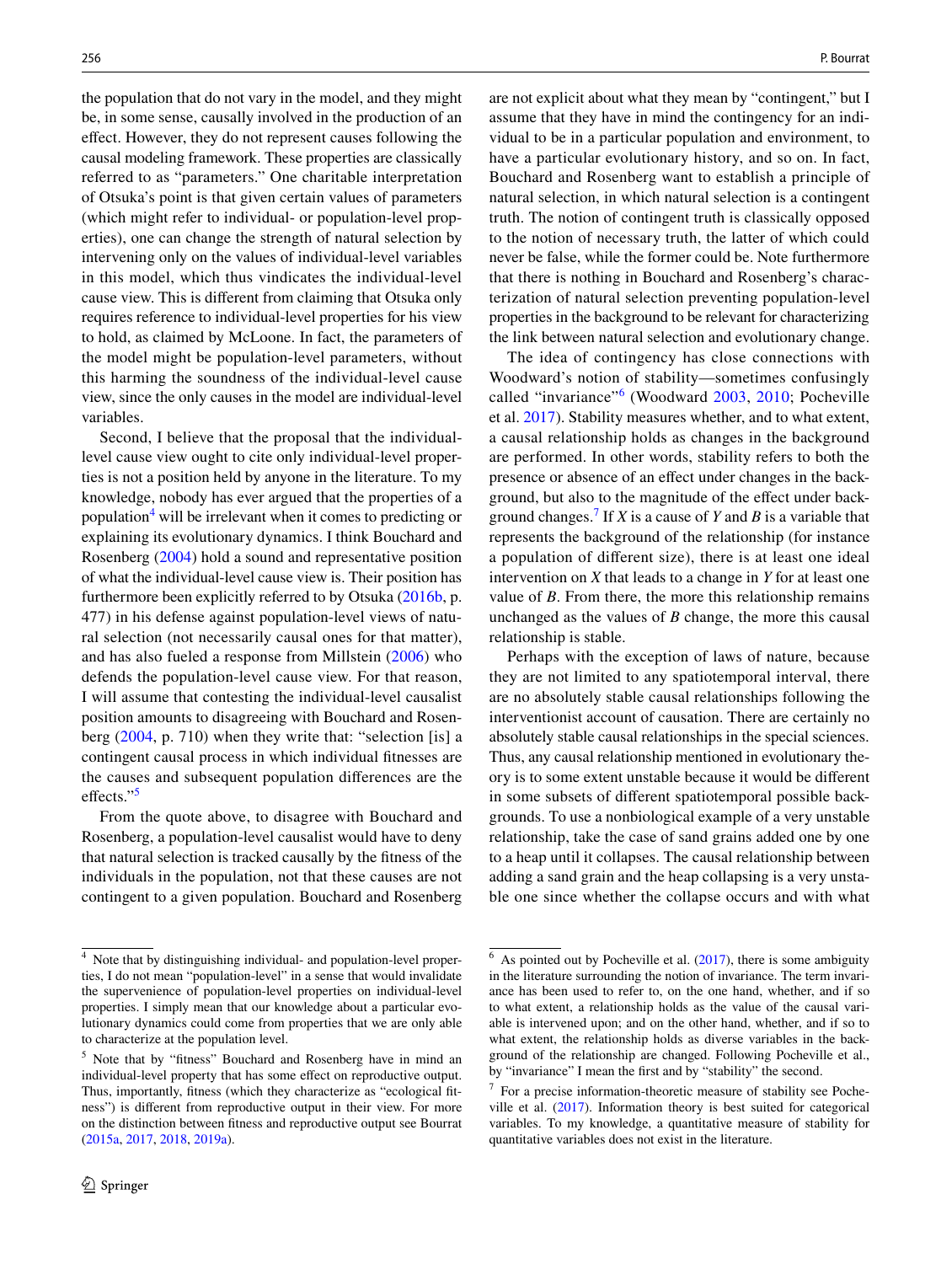magnitude (e.g., small or large collapse) will depend on very particular confgurations of the heap (the background of the relationship). In spite of the relationship being very unstable, there is no question that adding a sand grain is a cause of the heap collapsing when that occurs. Adding a sand grain to a heap is just a contingent cause of the heap collapsing. We will come back to this example briefy.

Based on the distinction between contingent and noncontingent individual-level cause, it is important to see that one need not regard population-level properties as irrelevant for the individual-level cause view to hold quite the contrary. To see why, suppose now the following biological example. Imagine that the same point mutation occurs on a given individual in two populations, one made of 10 individuals while the other is made of 100 individuals. The evolutionary change resulting from this mutation in the population of 10 individuals, assuming all the individuals considered produce the same number of ofspring, and that reproduction is asexual, perfect (no mutation during the reproductive phase), and occurs in discrete synchronous generations, is diferent from that of 100 individuals. In fact, in the population of 10 individuals, the change in the population composition is ten times as large as the change in the population made of 100 individuals when this change is assessed relative to the population. There seems thus to be a diference when the same intervention on the same variable is performed in diferent population backgrounds (9 versus 99 individ-uals).<sup>[8](#page-3-0)</sup> Yet, despite the outcome being contingent upon population size, because the intervention is carried out on an individual-level variable and it leads to a diference in the population composition, there is no reason to call this a "population-level cause." It is simply a highly contingent individual-level cause because the causal relationship it is involved in scores low on causal stability.

I have proposed so far that natural selection is a population-level process that constitutes one component of evolutionary change, but for which the causes are individual variables. At that point one line of attack against this view might be that since the effect variable (evolutionary change in mean character) is a population-level variable (average change in character), one ought to keep the same level of description throughout the causal explanation and thus any relevant causal variable in an evolutionary explanation should refer to population-level variables. Although this might at frst seem appealing, this *petitio principii* is regularly violated in both everyday and scientifc examples. Take the example of adding a sand grain to a heap mentioned above. Adding a sand grain is an individual-level cause, yet the heap collapsing is a population-level effect since a heap refers to a "population" of sand grains. A given individual sand grain either causes or does not cause the collapse of the heap. This causal explanation is perfectly valid in spite of having causal relata at different levels.<sup>[9](#page-3-1)</sup> To take a second example, the presence of a virus in a population, which is an individual-level event, might be said to cause an epidemy, which is a population-level phenomenon.<sup>10</sup> Coming back to evolutionary genetics, take now the mutation example used earlier. When a point mutation occurs, it changes the state of one allele from one value to another. This afects the allelic composition of the population, or in other words produces some evolutionary change. Nobody, I assume, would claim that such a mutation is a population-level cause of change, even though an evolutionary process of mutation at the population level constantly occurs and brings new variation in a population. $^{11}$  $^{11}$  $^{11}$ 

These examples, I believe, are enough to cast some doubt on the thesis that a causal explanation requires the same level of description for all variables of the explanation. Once again, descriptions of variables at any level are consistent with the interventionist account of causation. This includes

<span id="page-3-0"></span><sup>8</sup> Note also that other individual-level properties in the background of the relationship might be relevant for the stability of the relationship, such as whether the cell in which the mutation occurs is somatic or germinal. In the former case, this mutation would be associated with no evolutionary change, demonstrating another way in which the relationship is unstable.

<span id="page-3-1"></span><sup>9</sup> Note that one *could* describe a heap of sand collapsing as a sum of individual grains moving, but that would still make the explanation given of the change refer to all the grains of sand constituting the heap at once. Consequently, if one is interested in the fate of all the grains at once, describing the collapse from the perspective of individual grains would still mean that the effect variable refers to the population of sand grains. Note also that one might be interested in providing a causal explanation about one single sand grain moving in the heap following the addition of another grain to the heap. In this explanation, the other grains of the heap would only be considered as the background of the causal relationship, not as part of the efect variable. In consequence, the resulting explanation would not be an explanation of the heap collapsing, but of a sand grain moving during the collapse. Analogously, one might be interested in a given individual-level event (e.g., the fate of a particular organism) caused by an individual-level variable during an evolutionary process. Although this would be a perfectly valid causal explanation, it would not be an evolutionary one.

<span id="page-3-2"></span><sup>&</sup>lt;sup>10</sup> Again, I am not claiming that to understand a virus outbreak one need not take into account population-level parameters, just that the level at which the causal relata are described can be diferent.

<span id="page-3-3"></span><sup>11</sup> Note that even though a given *token* mutation is an instance of a *type* of mutation and that some might regard this diference as vindicating two diferent sorts of causation, I follow Woodward ([2003,](#page-12-19) p. 40) in his view that "a claim such as '*X* is causally relevant to *Y*' is a claim to the efect that changing the value of *X* instantiated in particular, spatio-temporally located individuals will change the value of *Y* located in particular individuals." In other words, type-causal claims are generalizations of token-causal claims but both refer to the same hierarchical level.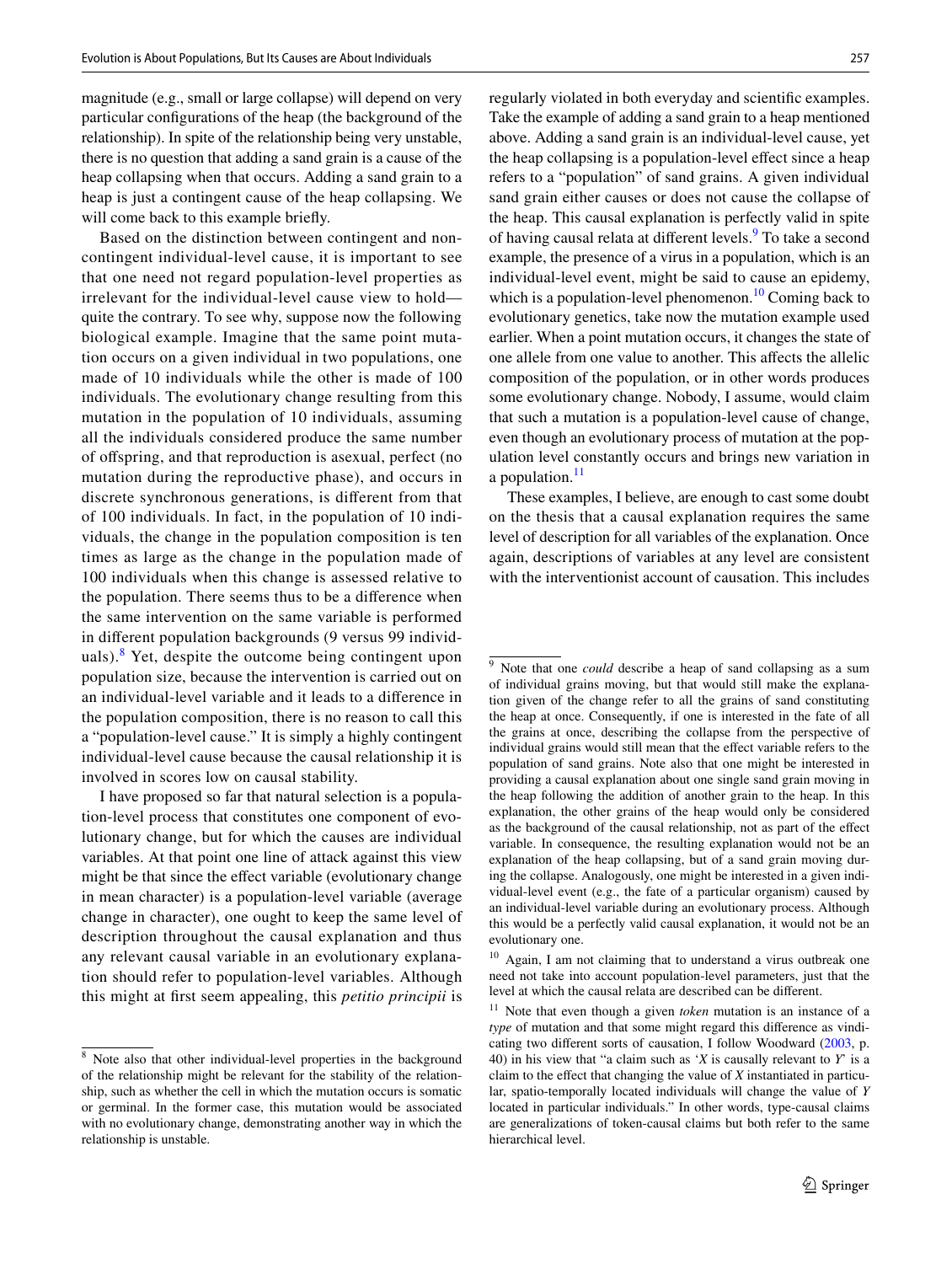situations when diferent causal relata are defned at diferent levels of description.

# **The Causal and the Constitutive View of Natural Selection**

Having presented the individual-level cause view in the previous section, one might argue that this does not refute the population-level cause view since natural selection and evolutionary change necessarily refer to a population. In fact, natural selection and evolutionary change do not occur in a single individual, only in populations. Although this argument seems intuitive, I think it misrepresents not only what the individual-level cause view is about, but also what the process of natural selection is. In this section, I clarify what is at stake with respect to the individual-causal view, and why the claim that natural selection is a populationlevel phenomenon cannot be a good argument against the individual-level cause view.

First, it is uncontroversial that both natural selection and other evolutionary processes are population-level phenomena. But it should be clear that these processes *combine* together to produce evolutionary change, rather than *cause* evolutionary change. This means that if natural selection in and of itself is not evolution as famously written by Fisher ([1930](#page-11-7), p. vii), one way to interpret this statement is that natural selection represents one part of evolutionary change, namely the part that would remain once the infuence of other evolutionary processes are eliminated (Bourrat [2019a\)](#page-11-6). Thus, these processes (drift and mutation, assuming an isolated population) together with natural selection constitute evolutionary change. Note that this constitution is a spatiotemporal or diachronic one, rather than purely synchronic.

To see that more concretely, following standard formalism in evolutionary theory such as the Price equation (Price [1970](#page-12-23); see also the next section, where I present the equation more formally), I defne the total evolutionary change of a character *z* in a population between two times, typically generations, as the mean change in the value of this character  $(\Delta \bar{z})$ . Following Frank [\(2014](#page-11-8)), this total evolutionary change can be separated into diferent components. Depending on what one is interested in, the number of components might vary. Frank separates  $\Delta \bar{z}$  into two components, one he calls "selection" ( $\Delta \bar{z}_s$ ), the other he calls "transmission" ( $\Delta \bar{z}_t$ ), with transmission subsuming all evolutionary processes different from selection (such as mutation and drift). We thus have:

$$
\Delta \bar{z} = \Delta \bar{z}_s + \Delta \bar{z}_t. \tag{1}
$$



<span id="page-4-2"></span>**Fig. 1** Illustration of the contrast between **a** the constitutive-process view, in which natural selection and other evolutionary processes (e.g, drift and mutation) *constitute* evolutionary change, and **b** the causal-process view, in which natural selection and other evolutionary processes *cause* evolutionary change. The causal-process view is incorrect because selection, drift, and mutation are population-level processes that conjointly occur to produce evolutionary change. Yet that does not imply that the causes they refer to are population-level causes

From Eq. ([1\)](#page-4-0), one can see in what sense natural selection constitutes rather than strictly causes evolutionary change.<sup>[12](#page-4-1)</sup> In fact, the two terms on the right-hand side are terms that refer to a mean change in character value between two times. They are just components of  $\Delta \bar{z}$ . I call this view the "constitutive-process view." By contrast, were natural selection a cause—following the interventionist account of cause of evolutionary change, it would refer to a variable at one point in time, to which a change in value afects the change in mean character at a later point in time (the next generation). One might refer to this view as the "causal-process view." (The two views are depicted in Fig. [1](#page-4-2)). I regard the causal-process view as fawed. This is because evolutionary processes can only be manifested in populations and over time. When they occur, this implies *at the same time*, ceteris paribus, an evolutionary change at that level. In other words, there is no sense in which natural selection occurring does not refer to a population-level change.

From there one can distinguish two dimensions over which the individual-level and population-level cause views might depart. First, individual-level and populationlevel causalists might disagree about whether natural selection and other evolutionary processes can be accurately described by referring to causes at the individual level or the population level, where causes are variables upon which

<span id="page-4-1"></span><span id="page-4-0"></span><sup>&</sup>lt;sup>12</sup> Frank does say that selection and transmission are "causes," but he uses this word in a vernacular sense.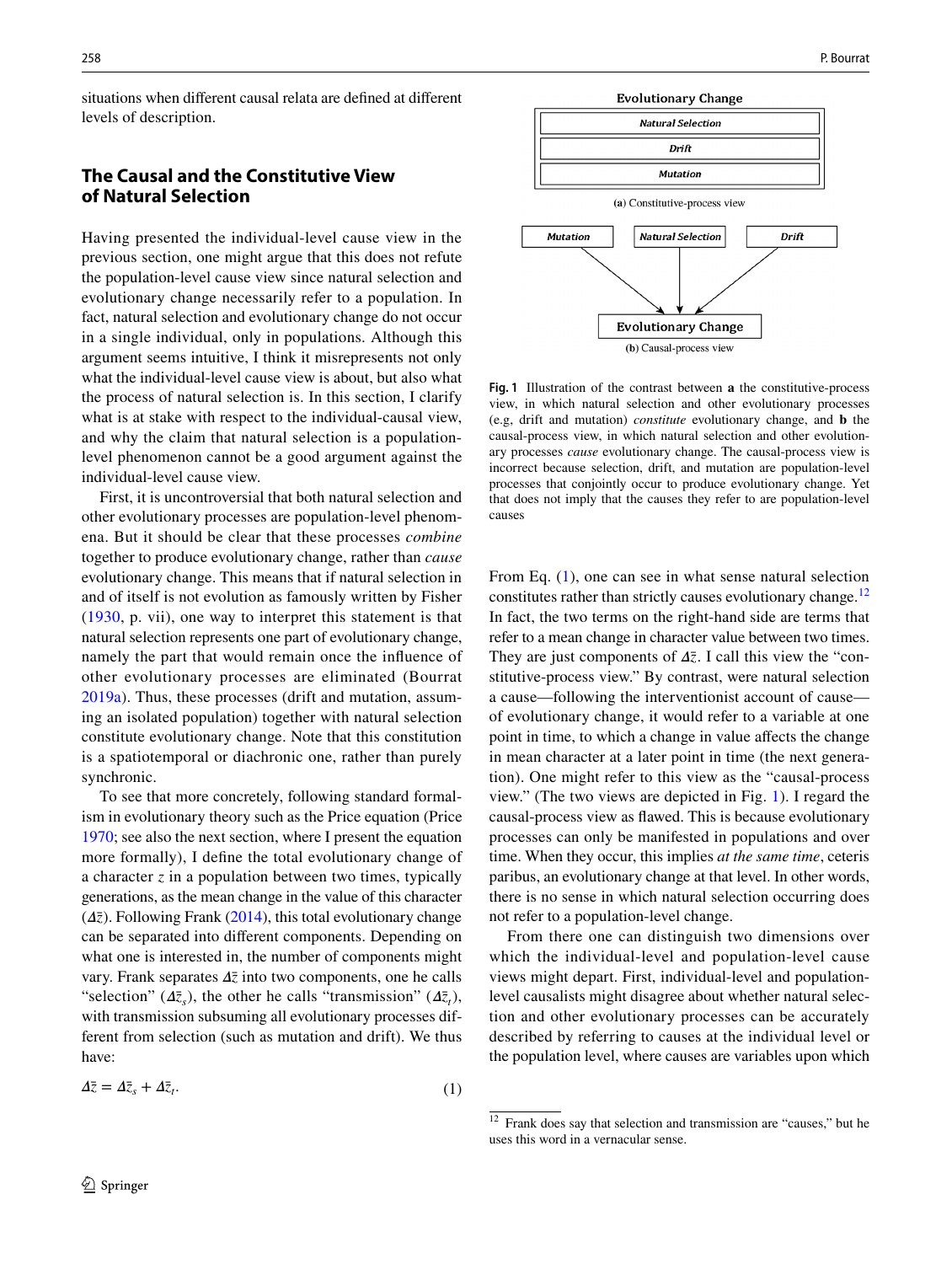interventions produce evolutionary change. Second, the individual-level and population-level causalists might disagree about whether natural selection can be considered as a cause *tout court* at the population level or at the individual level.

I take it that what opposes the individual-level causalists to the population-level causalists concerns the frst dimension only, since if the constitutive-process view is correct then, by defnition, natural selection and other evolutionary processes are population-level processes, which strictly speaking are not causes and can only be considered as referring to population. In other words the second dimension over which the two views might depart is a red herring. We will see, however, that McLoone seems to consider that the individual-level causalists argue for the causal-process view as depicted in Fig. [1](#page-4-2)b in which natural selection would be characterized at the individual level. It is thus important to be clear that, applying the principle of charity, it cannot be so. What is at stake in this debate is whether the causal variables relevant for producing evolutionary change refer to individual-level properties or to population-level properties.

# **Variation in Fitness as a Population‑Level Cause?**

To sum up so far, I have shown that (1) by "causes" Otsuka only refers to those properties that are variables,  $\frac{13}{13}$  $\frac{13}{13}$  $\frac{13}{13}$  where these variables are contingent causes in a causal model; (2) that the causal relata within the interventionist account can be described at diferent levels; and (3) that the individuallevel and population-level causalists ought to be disagreeing about whether natural selection and other evolutionary processes can be described accurately by referring to causes at the individual and at the population level respectively, not about whether natural selection is an individual- or a population-level causal process.

Some will consider that these points are sufficient to regard the individual-level cause view as a sound one. Yet this might not convince McLoone, who contends that to be consistent with the standard interpretation of natural selection, one cannot solely refer to ftness but needs to refer to its variation. Since variation is a population-level property, his argument goes, the locus of causation for describing natural selection is not at the individual level but at the population level. In this section, I show why this argument, which crops up at different places in McLoone's manuscript, is flawed.<sup>14</sup> For instance, he writes:

Imagine a population of individuals in a homogeneous environment and that each individual has precisely the same phenotype and ftness—that is, there is no trait variation and no ftness variation. These clones will of course possess some trait  $(z)$  that causally affects ftness (*w*)—for instance, their (identical) hearts. So it is true of this population that [...] there will still be a causal relationship between *z* and *w* even if there is but one individual in this population. According to the standard account, there is no natural selection in this example, since there is no trait or ftness variation in the population. (McLoone [2018,](#page-12-16) p. 5; notation for variables slightly altered)

#### Or again:

any attempt to describe natural selection by referencing exclusively the properties of individuals will fail. This is because trait or ftness variation is a population-level property. Variation is like frequency in this regard. The frequency of red marbles in a set of marbles is a property of the set, not a property of any particular marble. This is why it makes no sense to speak of "the frequency of red marbles of that red marble."(McLoone [2018,](#page-12-16) p. 11)

Recall that Otsuka argues that since the variables he refers to in his models are about the individuals of the population, this is enough to warrant an individual-level causal position. The quoted response provided by McLoone is that what does the causal work is the *variation* on these variables—which is a population-level property—not the values of the variables themselves. This claim is problematic for two reasons. First, it seems to take the individual-level cause view to be a version of the causal-process view in which natural selection is an individual-level cause as depicted in Fig. [1b](#page-4-2). As argued in the previous section, charitably interpreted this is not what the individual-level cause view is about. Second, the claim that variation in some variable leads us towards the population-level cause view is particularly surprising. In fact, following the interventionist account of causation, variation on a variable is *always* necessary for establishing a causal relationship. Without variation (whether actual or potential) there is no causation within this account.<sup>[15](#page-5-2)</sup> If it is correct that variation in a population is necessary for natural selection to occur, it does not follow that the lack of variation in this population means that the causes of natural selection

<span id="page-5-0"></span><sup>&</sup>lt;sup>13</sup> We will see in the next section, however, that there is some ambiguity surrounding the notion of "variable" when Otsuka makes his move against the population-level cause view.

<span id="page-5-1"></span><sup>&</sup>lt;sup>14</sup> Note that Sober  $(2013)$  $(2013)$  makes a similar point.

<span id="page-5-2"></span> $15$  Russo ([2009\)](#page-12-24) provides a defense of causation as variation, especially in a scientifc context, against the view that regularities are enough to establish causation.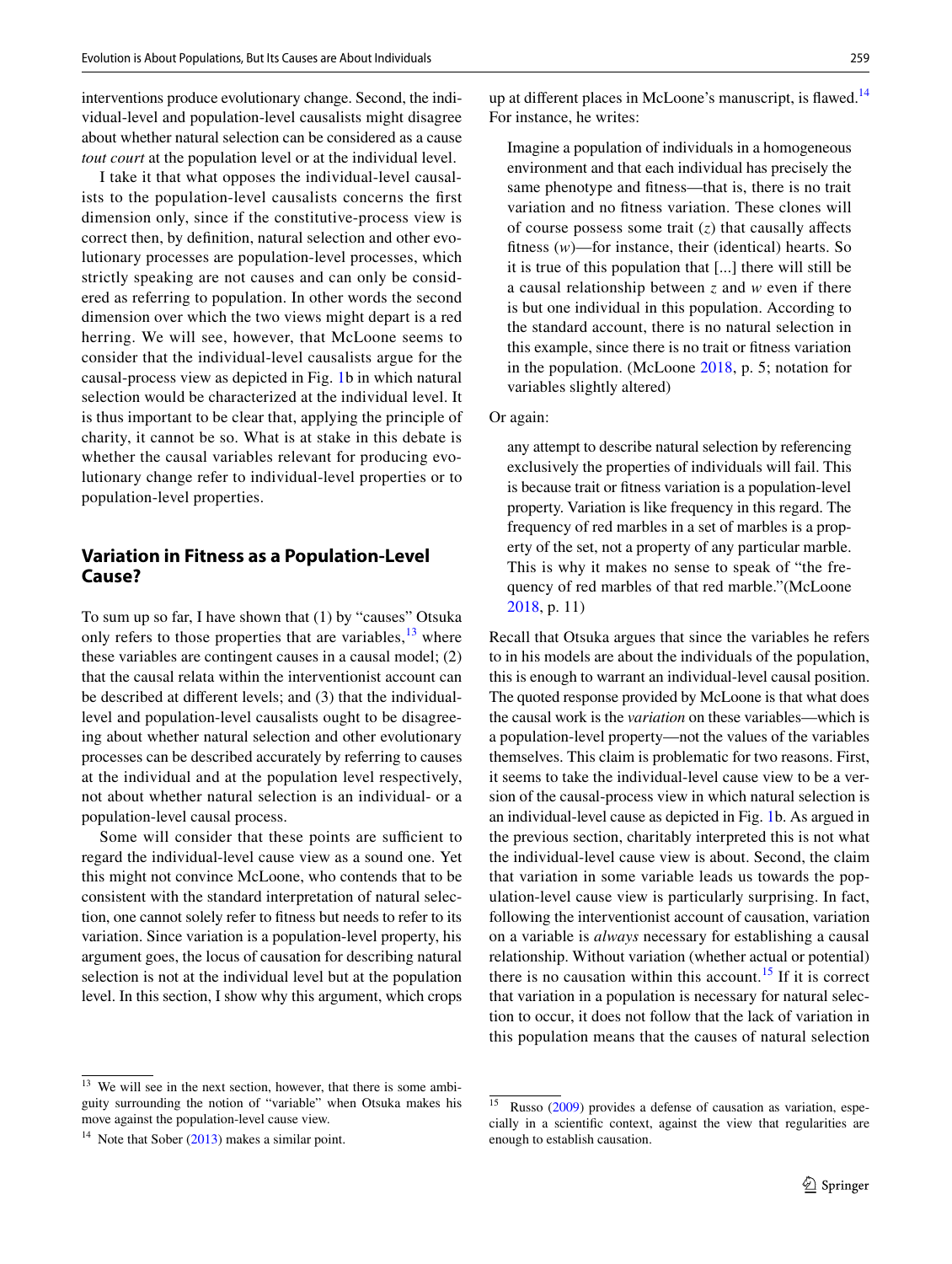refer to the population level. McLoone confuses the requirement of variation for establishing causation with the necessary condition of variation for natural selection to occur in a population. Insisting that variation on a property, rather than the property itself, is what causes a phenomenon is simply not in line with the notion of causation defned within the interventionist account and beyond, and consequently cannot be used as an argument against the individual-level cause view. And in fact, if one were to follow McLoone's argument, they would have to conclude, for instance, that performing a linear regression analysis and establishing that a plant's leaf area causally infuences its growth, as part of a randomized experiment, is not locating causation at the level of the individual plant because one will need to refer to *variation* in leaf area—a population-level property—to establish causation. McLoone's argument, a slippery slope, thus demonstrates that the presence of variation cannot be considered as a way to adjudicate the debate between the individual- and population-level cause views.

It seems furthermore that McLoone did not see the relevance of an important distinction made within the interventionist account, namely between an *actual* and a *potential* difference maker after Waters  $(2007)$  $(2007)$  $(2007)$ .<sup>16</sup> This distinction is precisely designed to demarcate cases in which one could intervene on a property to show that it is causally involved in an outcome, yet the value the variable would take after the intervention is performed is never actually exhibited in the population of events considered, from cases in which this value is exhibited in this population and the cause is observed. In the former cases the cause is a potential diference maker, while in the latter cases, it is an actual diference maker.

More precisely, for *X* to be an actual diference maker with respect to *Y*, at least two conditions should be verifed, according to Waters. First, *X* should be a cause of *Y*, that is, following the interventionist account there should be at least one possible intervention on *X* that leads to a diference in *Y*. Second, *X* should be defned over an actual population which exhibits a range of variation, and there should be at least some interventions on *X* using values from this range that make a diference in *Y*. By contrast, for *X* to be a potential diference maker only the frst of the two conditions needs to be satisfied.<sup>17</sup> This implies that all actual difference makers are also potential diference makers, while the converse is not true.

As a way of illustrating the distinction, Waters uses the example of two genes causing eye color in *Drosophila*. One gene exhibits no variation in the population, but a possible ideal intervention would produce a diference in eye color. This gene is a potential diference maker. The second gene exhibits some variation in the population, and this leads individuals to have diferent eye colors in this population. This gene is an actual diference maker in the population under investigation. We see here again that the presence of a varying population, whether potential or actual—which might be defned over a single object varying temporally or a collection of objects— is necessary for establishing causation.

Following McLoone's argument, any actual diference maker in a population of objects ought to be considered as a population-level cause, efectively rendering the notion of "individual-level cause" vacuous and going against the classical interpretation that actual diference makers have causal powers at the level they are defned.

# **The Individual‑Level Causalist Position Interpreted Correctly**

In the previous sections, I showed that McLoone missed the mark in characterizing the individual-level cause view. I suspect that this mischaracterization might have originated from a misunderstanding of the role of a regression coefficient within the interventionist account which itself might have been fueled by one problematic move made by Otsuka in his defense of the individual-level cause view. To be completely fair, this problematic move is identifed by McLoone in his footnote 4, but quickly dismissed.

Before presenting Otsuka's move and showing why it is problematic, I must briefy provide a simplifed version of the model used by Otsuka. Following standard evolutionary theory (see, for instance, Lande and Arnold [1983](#page-12-27)), the reproductive output of a given individual  $i$  in a population<sup>[18](#page-6-2)</sup> can be characterized as follows:

<span id="page-6-3"></span>
$$
w_i = \beta z_i + \epsilon_i,\tag{2}
$$

where  $w_i$  and  $z_i$  are the absolute reproductive output and the character of this individual respectively,  $\beta$  is the linear regression coefficient of *w* on *z*, and  $\epsilon$ <sup>*i*</sup> is the residual (typically conceived of as an environmental deviation).

Given this model, Eq. ([2\)](#page-6-3) can be inserted in the Price equation, presented informally above, which is a very abstract way to describe evolutionary change between two generations, or more generally between two times (Price

<span id="page-6-1"></span><span id="page-6-0"></span> $17$  Recently, Griffiths et al. ([2015\)](#page-11-9) have implemented this distinction using a causal variant of mutual information.

<span id="page-6-2"></span><sup>&</sup>lt;sup>18</sup> Note that strictly speaking this is not the fitness of this individual since it is the outcomes of all factors infuencing reproductive output, including those that have nothing to do with natural selection.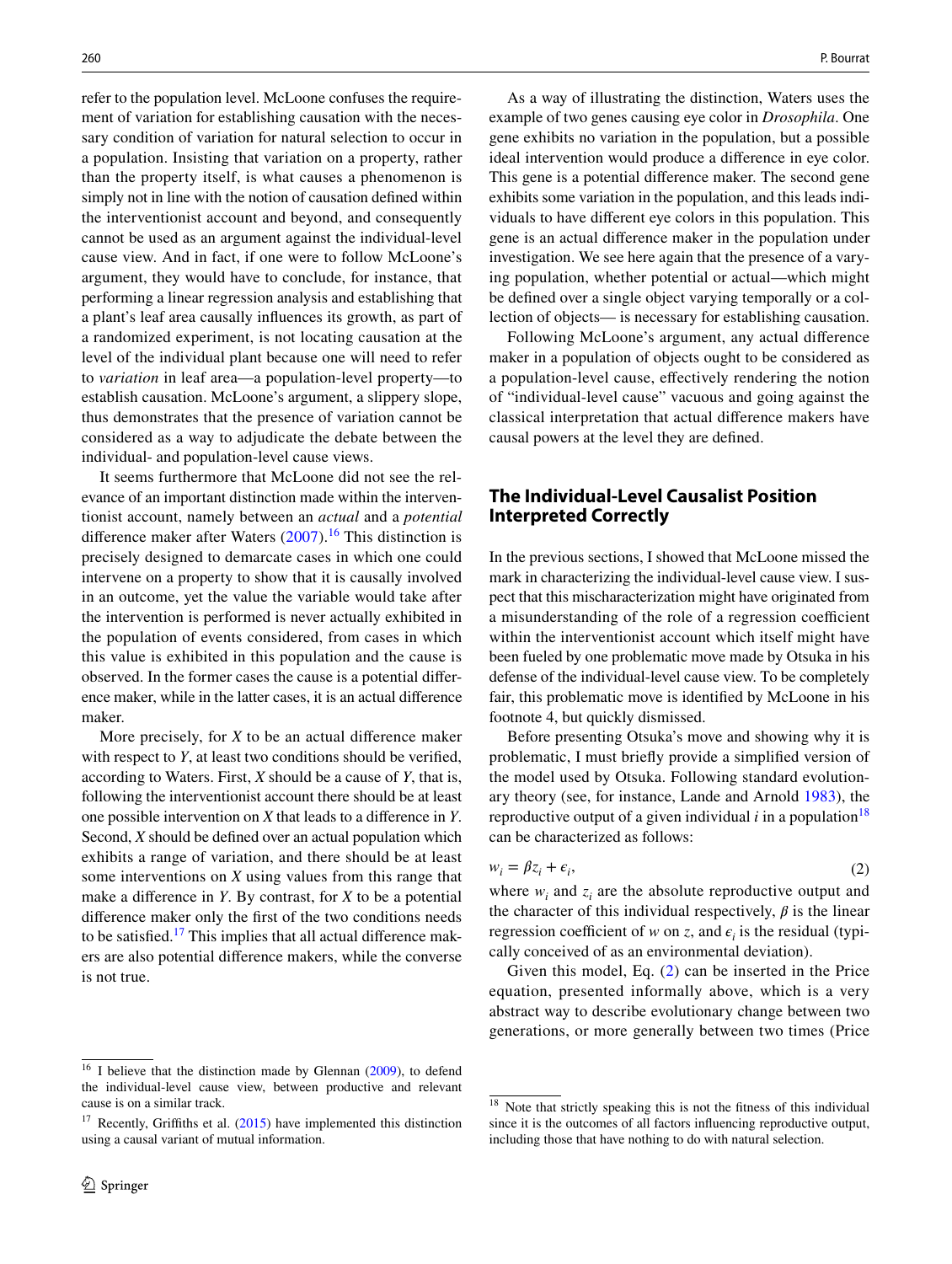[1970](#page-12-23); Frank [1998](#page-11-10); Rice [2004](#page-12-28); Okasha [2006](#page-12-29); Luque [2017](#page-12-30)). The classical form of the Price equation for *z*, following the hypotheses of asexual and perfect reproduction in discrete synchronous generations, in which drift is neglected and mutations are absent (in other words the transmission term in Eq.  $(1)$  $(1)$  is nil), is the following:

$$
\Delta \overline{z} = \frac{1}{\overline{w}} \text{Cov}(w_i, z_i),\tag{3}
$$

where, as previously,  $\Delta \overline{z}$  represents the average change in character between the parental population  $\zeta$  and offspring population *z'*, that is  $\Delta \overline{z} = \overline{z'} - \overline{z}$ , and  $\overline{w}$  represents the mean reproductive output in the population.  $\frac{1}{w} \text{Cov}(w_i, z_i)$  corresponds to the selection term of Eq.  $(1)$  $(1)$ . Under our assumptions, the average population-level change depends solely on the covariance between the trait of individuals and their reproductive output (assuming correlation implies here causation), that is natural selection.

Once  $w_i$  in Eq. ([3\)](#page-7-0) is replaced by the linear regression model provided in Eq. ([2\)](#page-6-3) we get:

$$
\Delta \overline{z} = \frac{1}{\overline{w}} \text{Cov}(\beta z_i + \epsilon_i, z_i). \tag{4}
$$

Using the distributive properties of variance, and the property that a covariance between a variable and itself is the variance of this variable, this becomes:

$$
\Delta \bar{z} = \frac{1}{\overline{w}} \beta \text{Var}(z_i) + \frac{1}{\overline{w}} \text{Cov}(\epsilon_i, z_i). \tag{5}
$$

Since following the method of least squares, which underpins linear regression analyses, there is by definition no covariance between *z* and the residuals  $\epsilon$ , so we have  $Cov(\epsilon_i, z_i) = 0$ . Consequently Eq. ([5\)](#page-7-1) can be simplified into:

$$
\Delta \overline{z} = \frac{1}{\overline{w}} \beta \text{Var}(z_i). \tag{6}
$$

Equation [\(6\)](#page-7-2) tells us that the total evolutionary change depends on the variance in  $z$  (Var $(z_i)$ ), and the strength of relationship between *z* and *w*, or in other words the infuence of *z* on *w* (measured by  $\beta$ ).

Based on this model, one of Otsuka's characterizations of selection is the following:

Selection, as discussed above, is a causal infuence of the trait on ftness, whose linear magnitude is measured by coefficient  $\beta$ . [...] This parameter, in turn, should depend on selective environments including biotic (for example, prey abundance) as well as abiotic (for example, temperature) factors. [...] Intervening on the selection-as-process thus amounts to a modification of these fitness-related factors controlling  $\beta$ . (Otsuka [2016a](#page-12-17), p. 265)

<span id="page-7-0"></span>But there is a slight problem with this move. First, after having explained his reasoning, Otsuka intervenes on  $\beta$  itself. This is surprising since, as rightly noted by McLoone, and as mentioned earlier: "One potential objection to Otsuka's discussion of an intervention on  $\beta$  is that interventions are typically understood to be carried out on variables, not parameters. I will not consider that objection here" (McLoone [2018](#page-12-16), p. 4, fn 4). I will go one step further than McLoone. I claim that if an intervention is carried on  $\beta$ , it makes  $\beta$ a variable of the model, not a parameter. If  $\beta$  is a variable then it needs to vary and to be connected to other variables. Using hierarchical linear modeling (Snijders and Bosker [1999;](#page-12-31) Bourrat [2016\)](#page-11-11), one can consider that the slope of a linear regression is itself a dependent variable explained by some independent variables diferent from the one of the main regression. But in the model considered by Otsuka,  $\beta$ is a parameter of the model (which we might only be able to *estimate* from real data, but that should not concern us here) and consequently it belongs purely to the structure of the model. Being a parameter prevents it from being subjected to ideal interventions.<sup>19</sup> As written by Steel  $(2006, p.$  $(2006, p.$  $(2006, p.$ 450): "an ideal intervention, by defnition, does not alter causal influences emanating from the variable it targets."<sup>[20](#page-7-4)</sup> As was just discussed,  $\beta$  precisely measures the strength of the infuence between the causal and the efect variable, that is between *z* and *w*. And in fact, for the causal interpretation of a structural equation to hold true as argued by Pearl [\(2009](#page-12-21), pp. 159–162) and Woodward  $(2003, p. 322)$  $(2003, p. 322)$  $(2003, p. 322)$ ,  $\beta$  should remain invariant when interventions are performed on an independent variable. Thus, in the causal models discussed by Otsuka, only variables such as *z* and *w* can be intervened upon.

<span id="page-7-2"></span><span id="page-7-1"></span>In all fairness, Otsuka [\(2016a,](#page-12-17) pp. 263–265) discusses diferent ways to understand the individual-level cause view as interventions on  $w_i$  or  $z_i$ , something that McLoone does not acknowledge. However, Otsuka claims that performing "hard" interventions on *z* or *w*, i.e., interventions that break all the incoming arrows to the variable intervened upon in the causal graph, will not lead to changes in composition at the next generation because "[a hard intervention] efectively interrupts all the treks from *w* to *z* so that the Price covariance becomes zero, that is, there is no evolutionary response"(p. 264).<sup>21</sup> He goes on to explain that this is valid

<span id="page-7-3"></span><sup>&</sup>lt;sup>19</sup> As was suggested to me by Jun Otsuka, an alternative way to deal with  $\beta$  being a parameter and not a variable is to think of  $\beta$  as a "constant variable" *b* with all the probability mass at one value and zero elsewhere (aka Dirac delta distribution). Then the causal graph is  $b \rightarrow w \leftarrow z$ , with the structural equation  $w = bz$ . This will effectively make the linear parameter a manipulable variable.

<span id="page-7-4"></span><sup>&</sup>lt;sup>20</sup> More on the significance of this statement in the next section.

<span id="page-7-5"></span> $21$  Hard interventions are opposed to "soft" interventions, the latter of which do not break incoming arrows in causal graphs but change the probability distribution of the variable intervened upon.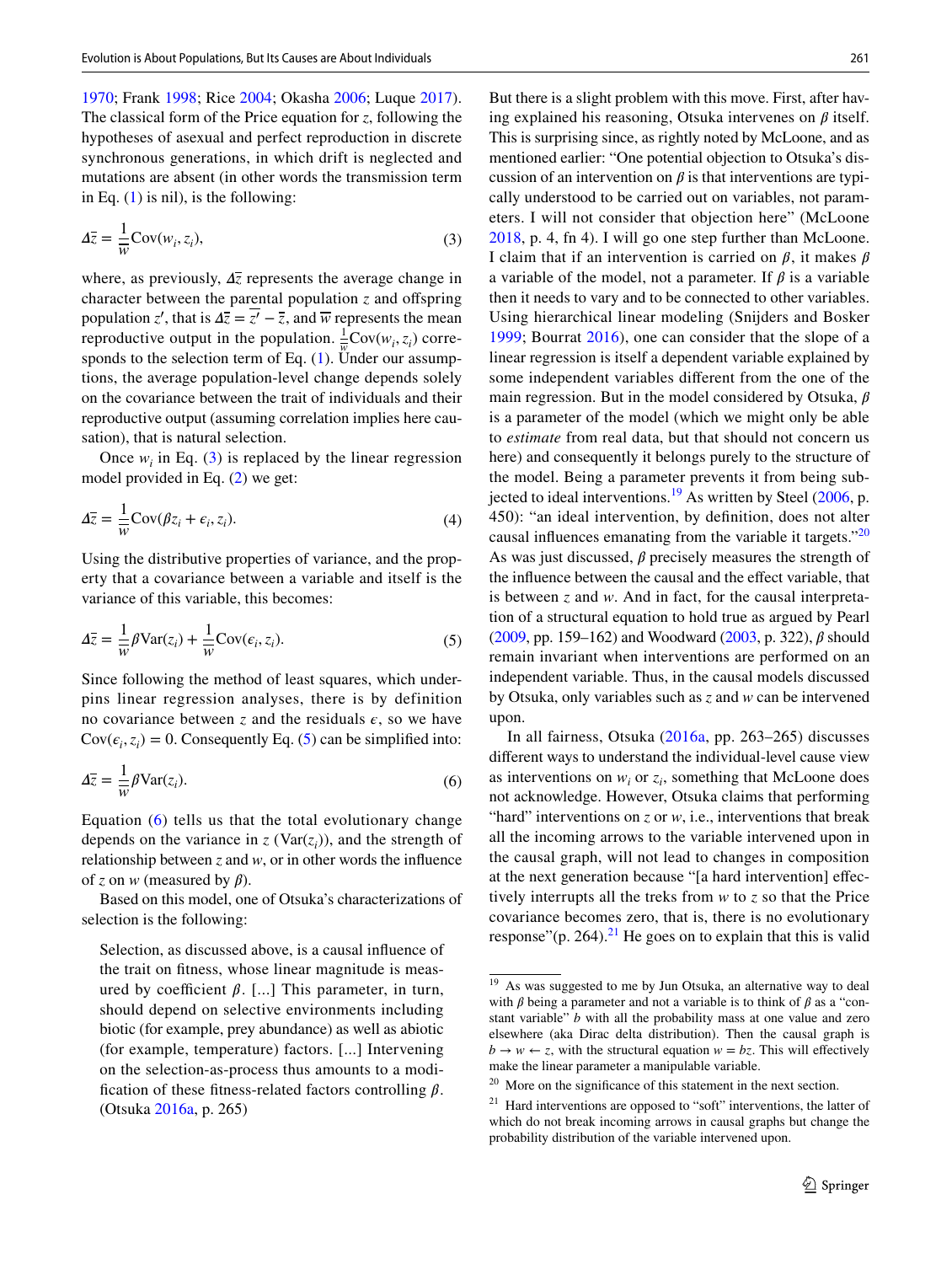for any *z* which is in line with Weismann's doctrine that acquired characters are not transmitted to the next generation. Contrary to Otsuka, I believe that it is only valid for some interventions, namely those that do not produce heritable changes. But *z* might be considered, for instance, as the number of alleles of a given type an individual has in the germline, as is often done in some versions of the Price equation. In such a case an intervention on this character would lead to a change in the composition of the population at the next generation and consequently to evolutionary change. $^{22}$  $^{22}$  $^{22}$ 

Taking all these remarks together, how should we interpret the individual-level cause view? I propose that one way to do so is the following. Because only the variables of a model can be intervened upon, and the individual characters (*z*) of the individuals are the independent variables of this model, they are the causes in this model. Yet, since each individual of the population does not have the same efect on the change in the population at the next generation, the *mean* influence is reported. It corresponds to  $\beta \text{Var}(z)$ .<sup>[23](#page-8-1)</sup> But in principle one could take each individual and see how it contributes to the mean change in the population. In fact, an ideal intervention on the value of *z* within the range of observed values (since we are referring here to actual diference makers) in the population would make a diference in the average value of the character at the next generation. As a matter of fact, the efect of a single individual on the population dynamics is what evolutionary biologists sometimes aim at uncovering (see, for instance, Coulson et al.  $2006$ ).<sup>[24](#page-8-2)</sup>

To see this, we can defne the squared deviation from the mean character *z* of an individual *i* as *y* so that  $y_i = (z_i - \overline{z})^2$ . *y* is here an individual-level variable even if it is defned in reference to a population-level variable; any standardized variable is. Assuming *n* is the number of individuals in the population, from this defnition and the defnition of the variance for a variable *X* as  $Var(X) = \frac{1}{n} \sum_{i=1}^{n} (X_i - \overline{X})^2$  we can rewrite Eq. [\(6](#page-7-2)) as:

<span id="page-8-3"></span>
$$
\Delta \bar{z} = \frac{1}{\bar{w}} \beta \frac{1}{n} \sum_{i=1}^{n} (z_i - \bar{z})^2 = \frac{\beta}{\bar{w}n} \sum_{i=1}^{n} y_i.
$$
 (7)

One can see clearly in Eq. ([7\)](#page-8-3) that changing the value of an individual's *y* by an ideal intervention—for instance decreasing it—would lead to a change in  $\Delta \bar{z}$ , assuming that the intervention on *y* produces a heritable change. If this assumption is respected, then following the interventionist account of causation, *y*—an individual-level variable associated with natural selection—causes some evolutionary change. This leads to an individual-level causal interpretation of natural selection as the average change made by heritable ftness affecting individual characters on evolutionary change.<sup>[25](#page-8-4)</sup>

### **When is Natural Selection a Population‑Level Cause of Change?**

In the previous section, I have established that in one of the simplest possible settings, insofar as one can intervene on the character of an individual and produce a change in the character of the population at the next generation, then the individual-level cause view holds since the change produced would be associated with natural selection. Does this mean that the notion of population-level causation in reference to natural selection should always be rejected? I do not think so. Although in any situation an ideal intervention on individual-level properties would, in the model discussed, lead to evolutionary change, two types of situations that matter empirically should be distinguished. Recall that  $\beta$  belongs to the structure of the causal model and will not be altered by an ideal intervention allowed by the model. Yet a *physical* intervention or manipulation that is a change in the value of a variable an agent might carry (or nature itself) might or might not alter  $\beta$ . Note crucially that this means that ideal interventions can do things that would be impossible in the real world.<sup>26</sup> With the distinction between an ideal and a

<span id="page-8-0"></span><sup>22</sup> Note also that heritability might be considered as positive for intragenerational changes in line with the point made in Bourrat ([2015b](#page-11-13)).

<span id="page-8-1"></span><sup>&</sup>lt;sup>23</sup> Note that leaving aside  $\beta$  which is supposed constant and thus only modulates uniformly what each individual contributes, this is almost literally what a variance is. In fact, in words, the variance of a variable is the expected squared diference between an individual value and the mean value in the population (for a formal defnition see the main text). This diference is squared in order to obtain the magnitude of this diference, since some deviations will be positive, others negative, and on average will cancel out each other. But rather than the squared diference one might decide to take the standard deviation, which is the square root of the variance, to talk about the average efect of an intervention. Standard deviation is often considered a better measure of variation since it has the same unit as the variable to which it refers.

<span id="page-8-2"></span><sup>&</sup>lt;sup>24</sup> I thank Peter Takacs for this point.

<span id="page-8-4"></span><sup>25</sup> Note that if *y* is not perfectly heritable one will have to compute its heritability  $h^2$ , which, like  $\beta$ , is a parameter of the model. Following our hypotheses, we assumed here that reproduction is perfect, so that  $(h^2 = 1)$ .

<span id="page-8-5"></span><sup>&</sup>lt;sup>26</sup> This is why the notion of ideal intervention is often associated with that of a miracle. For instance, Woodward ([2003,](#page-12-19) p. 135) considers an ideal intervention to be synonymous with a "localized miracle," borrowing the notion of miracle from David Lewis. Pearl ([2009\)](#page-12-21) talks about "surgical procedure." He is very clear that ideal interventions can do things that might not be possible physically when he writes "[s]ymbolically, one can surely change one equation without altering others and proceed to define quantities that rest on such 'atomic' changes. Whether the quantities defned in this manner correspond to changes that can be physically realized is a totally diferent question that can only be addressed once we have a formal description of the interventions available to us" (p. 365). For more on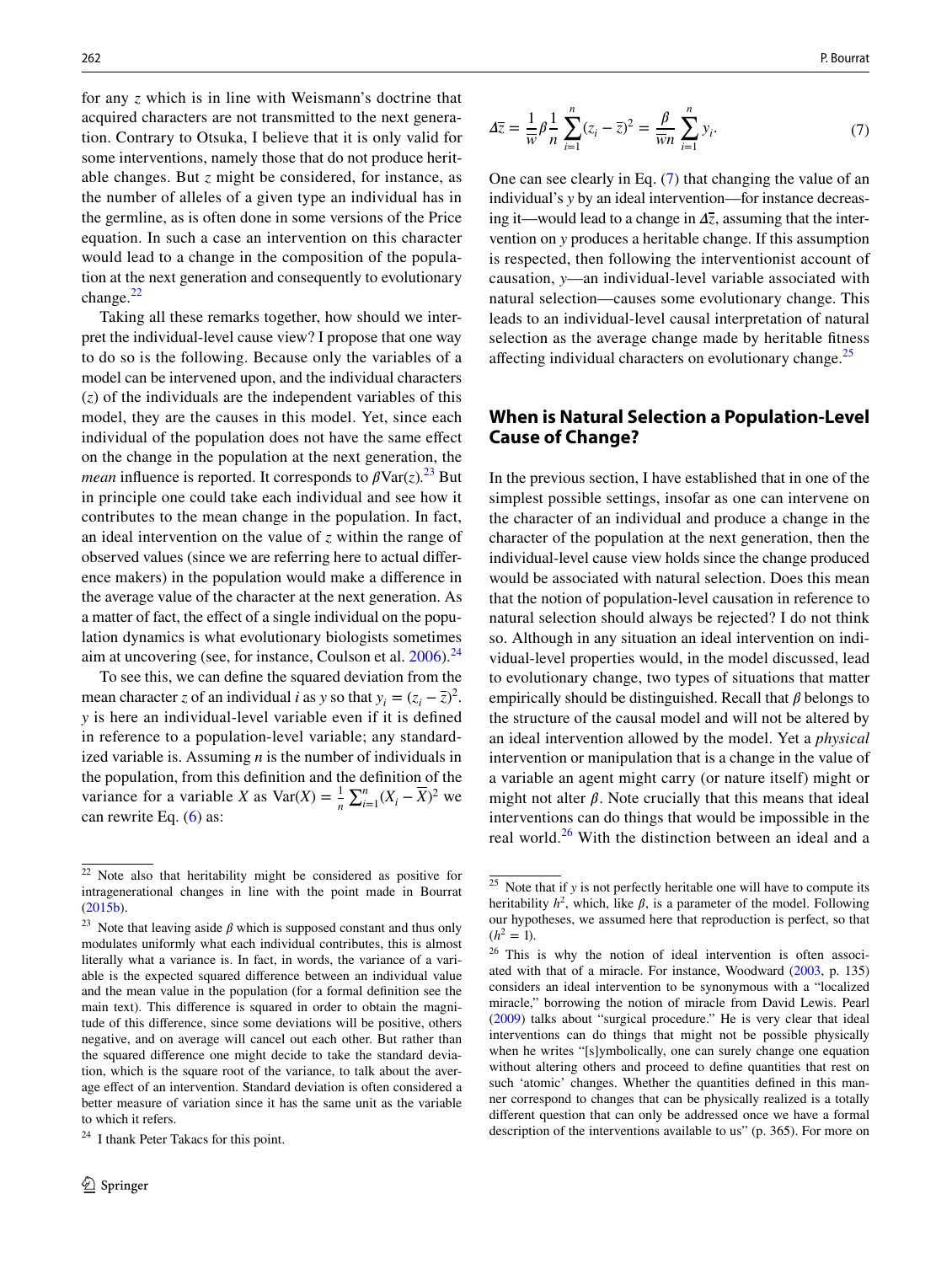physical intervention made, I argue that whether a physical intervention would alter the value of  $\beta$  can ground a distinction between individual-level and the population-level causation.

To see how, following the literature on this topic, let us call a physical intervention on a variable (such as *z*) that does not alter the value of the structure of the model (such as  $\beta$ ) a "modular intervention," and an intervention that does a "structure-altering intervention" a "non-modular intervention."<sup>27</sup> Based on this distinction, Illari and Russo  $(2014, p.$  $(2014, p.$ 105) characterize a modular causal relationship as follows:

For manipulationists, in the model describing the system, causal relations are modular if the causal structure of the underlying system isn't altered when one makes interventions on the putative cause. So for example, a system that satisfes this is: the causal relationship between smoking and lung cancer isn't altered by intervening to reduce smoking. We can alter cancer rates by intervening on smoking behavior, precisely because the relation between smoking and cancer still holds.

Note importantly that the word "intervention" in this quote refers to physical interventions, since they are interventions performed by agents.<sup>[28](#page-9-1)</sup>

To see in what sense modularity can ground the distinction between the individual-level and population-level cause view in relation to natural selection (but the application is much broader), take a population in which, as previously, the individuals reproduce asexually, perfectly and in discrete synchronous generations. Suppose now that there is a linear deterministic causal relationship between the height of an individual  $(z)$  and the number of offspring it produces  $(w)$ . To make things simple, suppose that height goes from 1 to 10, and that the number of ofspring goes deterministically from 1 to 10, with a height of 1 leading to the production of 1 ofspring, a height of 2 to 2 ofspring, and so forth. In such a situation, if one were to physically intervene on the character of one individual by adding one unit of height—we

could imagine that scientists are able to manipulate a gene responsible for height—one would also increase the number of offspring by one unit of this individual and as a result  $\beta$ would remain unchanged. In any causal linear situation as just described  $\beta$  will remain the same. This is a situation of modular causal relationship between *z* and *w*.

Suppose now the same type of setting, but one in which physically intervening on the character of an individual also changes  $\beta$ . A situation satisfying this phenomenon is frequency-dependent selection.<sup>29</sup> In cases of frequency-dependent selection, changing the character value of one individual has some effect on the fitness (i.e., reproductive output here) of at least another individual. In such a case, the causal relationship between *z* and *w* will be non-modular. How should one interpret causally this non-modular situation? The lack of modular causal relationship between *z* and *w* can be taken as vindicating the population-level cause view since if one considers an individual to have some infuence on the evolutionary dynamics of the population, the nature of this infuence would change if one were to physically change the character of some other individual(s) in the population. The locus of causation is thus not "cleanly" located in the individuals forming the population, but rather distributed among them. By contrast, in cases where modular physical interventions are possible, the locus of causation leading to evolutionary change is without any doubt the individual on which the intervention is performed.

To be clear, non-modular interventions are not enough to vindicate the population-level cause view. In fact, there might be non-modular interventions on an individual which affect parameters other than  $\beta$  without affecting other individuals of the population. For instance, we could suppose that the ftness of a bird depends both on its weight and its height. One could devise a linear-regression model with two predictors for ftness: height and weight. Since it is impossible to physically intervene on the height of an individual without at the same time intervening on its weight, the causal relationships between height and ftness, on the one hand, and weight and fitness, on the other, are non-modular.<sup>30</sup> Yet because all the independent variables involved here refer to a single individual, causation is purely at the individual level. Thus, it is only insofar as the relationship between *z* and *w* is non-modular in frequency-dependent situations *and* that the reason it is non-modular is that intervening on one individual's character affects the fitness of more than one individual, that a non-modular intervention on *z* with respect to  $\beta$  can be seen as vindicating the population-level cause

Footnote 26 (continued)

the view that ideal interventions need not be physically possible see Woodward ([2016\)](#page-12-35).

<span id="page-9-0"></span> $27$  Woodward ([2003,](#page-12-19) pp. 329-330) distinguishes modular interventions from "level-invariant" interventions. The former refers to invariance of the parameters of diferent equations in a system of structural equations, while the latter refers to invariance of the parameters of the equation in which the intervention is performed. For my purpose, I will refer to these two types of interventions as "modular." Note also that modularity is intimately linked to the notions of stability and invariance presented earlier; see Footnote 6.

<span id="page-9-1"></span> $^{28}$  Illari and Russo [\(2014](#page-12-33), p. 105) borrow the idea of structure-altering intervention from Steel ([2006,](#page-12-32) [2008\)](#page-12-34).

<span id="page-9-2"></span>In general, any fitness-altering interaction between the individuals of a population will satisfy this phenomenon.

<span id="page-9-3"></span> $30$  Note that this would be a particularly bad model precisely because the two characters are correlated.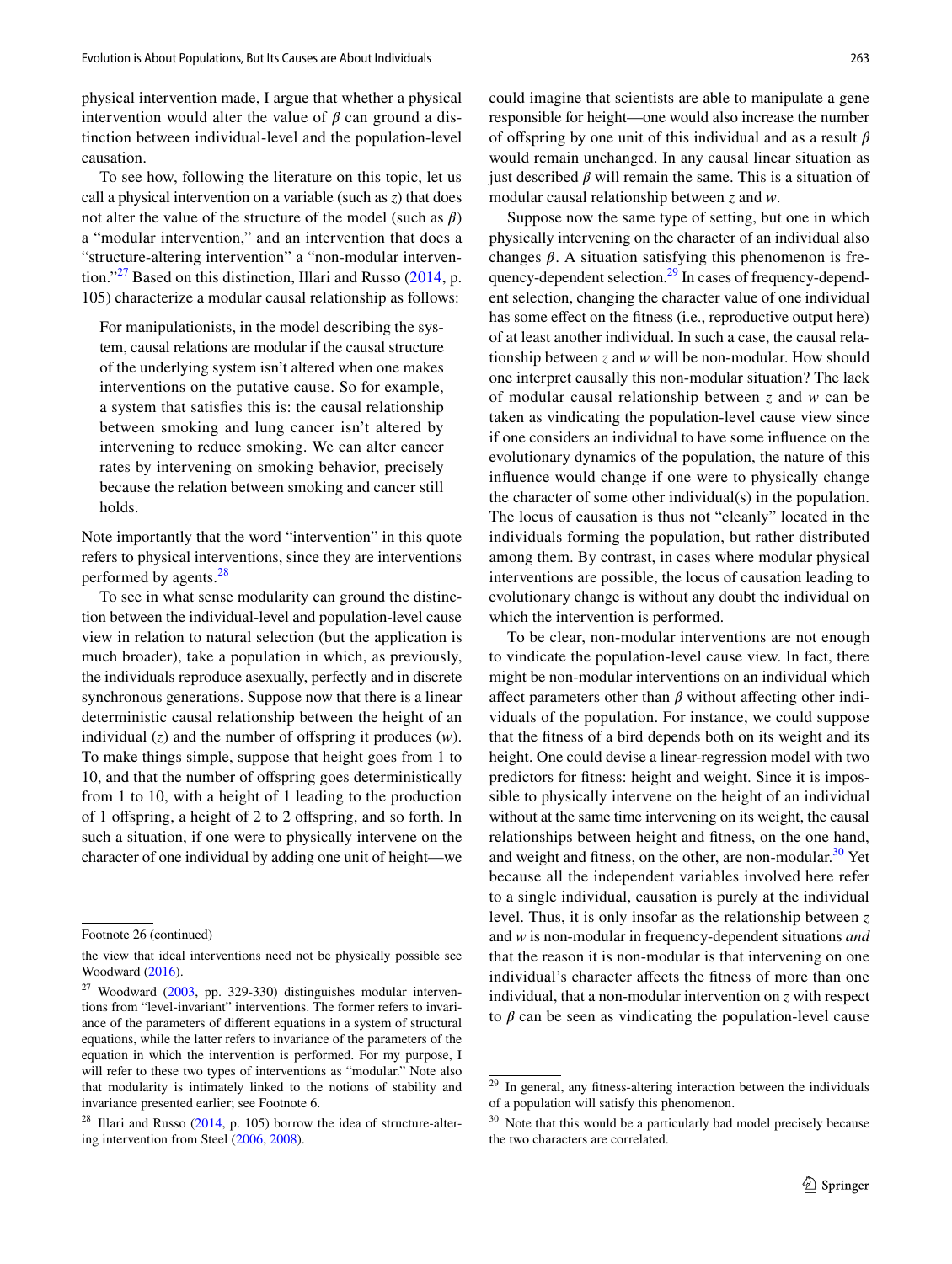view. Sarkar ([2008](#page-12-36)), although he does not use the notion of modularity, makes a similar point concerning the population-level nature of causation (or at least above the level of the individual) in cases of frequency-dependent selection (see also Millstein [2006\)](#page-12-8).

Note importantly that strictly speaking, non-modular causal relationships involving  $\beta$  could still be considered from the individual-level cause perspective, in two ways. First, one might want to refer to an *ideal* intervention on *z*, not a *physical* intervention when characterizing the causal nature of evolutionary processes. Such a description will, however, come at the cost of not representing the actual mechanistic processes occurring in the population, and refer to unstable causal relationships. In fact, although one will be able to describe a situation as if each individual were contributing a certain part to the evolutionary change observed, this will not represent the way "nature" proceeds to produce the outcome.

Second, one potential response to the problem posed by situations of frequency-dependent selection to the pure individual-level cause view is to say that there exists a causal model in which different linear coefficients  $(\beta s)$  describe the dynamics of frequency-dependent selection in a modular way. More precisely, ftness will be considered as the function of two or more modular causal infuences, each coming from a diferent individual. Although this reasoning is sound and would be one way to accurately describe the dynamics of a population, it does not respond fully to the problem posed by frequency-dependent selection, and ftness-altering interactions between individuals more generally. In fact, linked to the notion of individual-level cause, is not only the view that the variables intervened upon are individual-level variables, but also that an individual-level property, such as ftness in this case, does not depend too much on the properties of the other individuals of the population (for discussions of this point see Ramsey [2006,](#page-12-37) [2016](#page-12-38); Abrams [2009;](#page-11-14) Pence and Ramsey [2013](#page-12-39); Bourrat [2015a](#page-11-4), [2017](#page-11-5), [2019a,](#page-11-6) [b\)](#page-11-15). By "too much," I mean here that in a model these interactions could be considered as negligible. The fact that one could not predict the population-level change made by intervening on a single individual without knowing the states of (potentially all the) other individuals in the population, is, in my view, enough to warrant the use of the notion of population-level causation in this situation.

Grounding the individual-level/population-level cause view in modularity might have the further beneft of explaining why diferent authors have had conficting views about the nature of selection. Some authors, when reasoning about natural selection, might immediately come up with frequency-dependent selection cases, while others might think of frequency-independent cases as more natural (even if efectively much rarer in nature). It is interesting to note that Millstein ([2006\)](#page-12-8) resorts to a case of frequency dependence (a rock-paper-scissors situation) when she defends the population-level cause view against one form of the individualcause view, which she calls "sophisticated individualism." However, one must be careful and distinguish whether the population-level cause view is argued for empirical or conceptual reasons. As mentioned earlier, I agree with Millstein that frequency-dependent selection, and other situations in which the ftness of an individual depends on the property of more than one individual of the population, can be used to vindicate a population-level cause view for empirical reasons. However, I do not believe that this warrants the claim that natural selection can be regarded as being at the population level for conceptual reasons. This is, however, what she seems to argue at times using a similar rhetoric as McLoone. For instance, she writes that the "comparative nature of natural selection [...] entails that it is a population-level process" (pp. 644–645) and later claims that "[...]'variation in genotypes' is a property of the population, as is 'variation in the abilities of genotypes.' These population-level properties are the causal engine of selection. This is causality at the population level; the difering physical abilities, an attribute of the population, do the causal work of selection" (p. 645). As we have seen, causation within the interventionist account and beyond is by nature comparative—it requires variation—and thus following Millstein's reasoning, one would have to conclude that any causal relationship observed in a population is by nature a population causal process, which we have seen is not sound.

Thus, although in this section I have proposed one way in which it might be legitimate to talk about populationlevel causation in the case of selection, it should be clear that it is quite diferent from the one we started with. Whether what causes evolution should be better characterized at the individual or at the population level will depend on the situation studied and the question of interest. One might determine that for such and such evolutionary dynamics one must appeal to population-level causes because causes at the individual level fail in modularity, while in other cases a purely individual-level perspective will do the job. That said, given that frequency-dependent selection is ubiquitous (Ayala and Campbell [1974;](#page-11-16) Dieck-mann and Ferrière [2004](#page-11-17)) and, more generally, fitnessafecting interactions between the individuals of a population, it might be wise to consider in the general case that there will be important practical limits to a pure individual-level cause view and rather claim that the causes of natural selection refer to population-level variables. One more time, it should be clear, however, that this interpretation of the population-level cause view is very diferent from that advanced by McLoone, who considered the simplest possible situation, following Otsuka, of frequencyindependent selection. Furthermore, had McLoone used a frequency-dependent selection setting and argued for its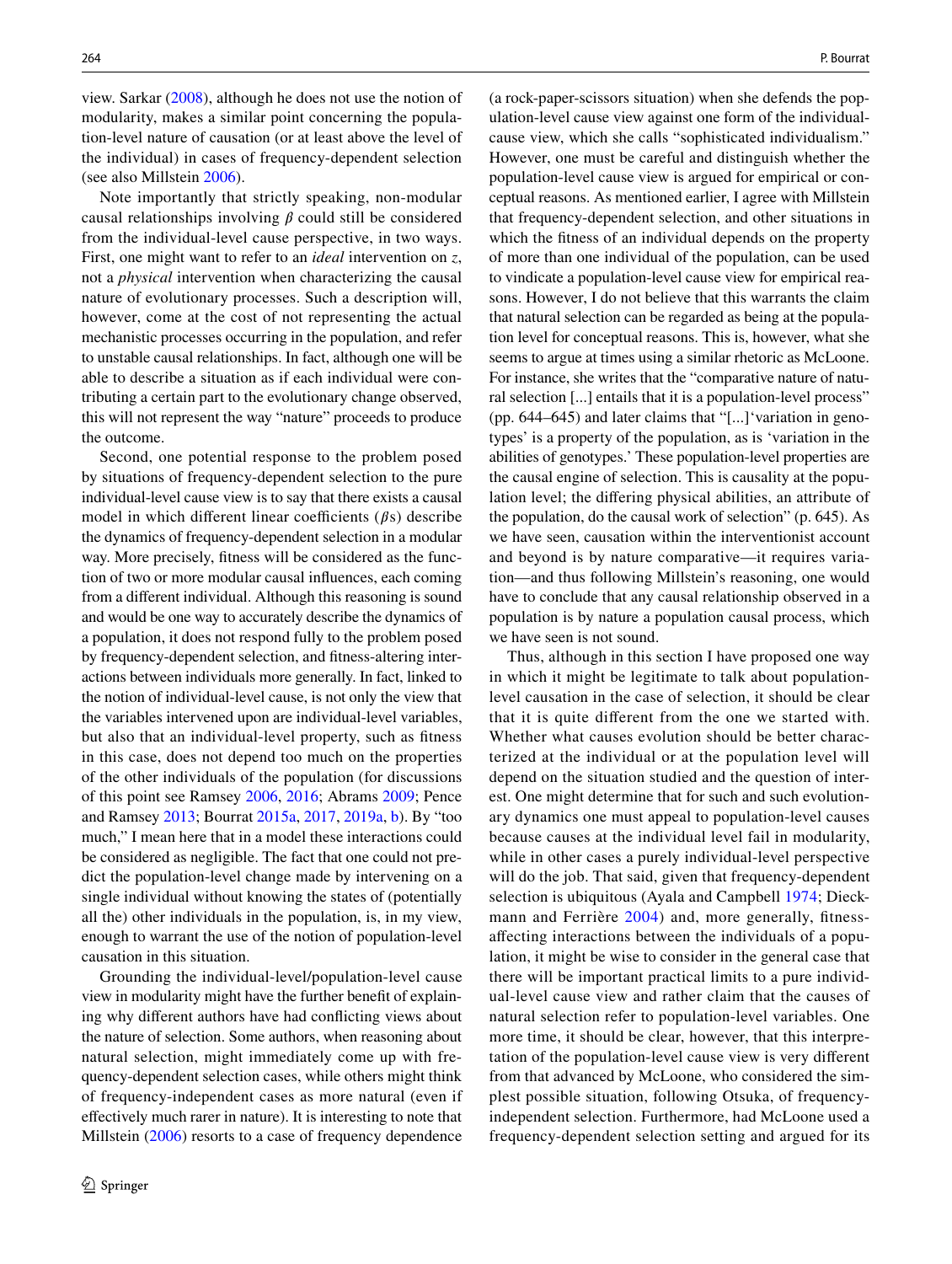ubiquity to support the population-level cause view, I still do not believe that one would have to conclude that natural selection *necessarily* refers to population-level causes of change. Conceptually, in simple cases of frequency-independence, the causes of natural selection can be considered as referring to the individual-level, however one looks at it. Whether the type of situations described in the model are met often in nature is orthogonal to such a claim.

#### **Conclusion**

In this article, I have argued that the individual-level cause view on natural selection is largely warranted on conceptual grounds if the distinction between what I called a "contingent individual-level" cause and a "population-level" cause is made. The strategy proposed by McLoone to defend the population-level cause view primarily fails because it leads to the slippery slope that any causal relationship is a population-level causal phenomenon, rendering the notion of individual-level cause vacuous. Although I rejected the view that the population-cause view can be a priori justifed, I proposed nevertheless that situations in which no modular physical intervention at the individual-level is possible could empirically ground a view in which causation is characterized at the population level.

To conclude, it is important to note that the modular/nonmodular intervention distinction has very important implications for the causal interpretation of linear regressions in general. In fact, any situation in which a regression coefficient would be altered by a physical intervention should raise questions about the causal interpretation given of the phenomenon if the aim of this interpretation is to be a mechanistic one. This is signifcant because regression analyses are at the basis of the traditional toolkit in evolutionary biology, psychology, and social science, and mechanisms are considered as the basis of most phenomena in these disciplines. For instance, in relation to evolutionary biology, one natural domain in which the lack of modularity of regression will be an important aspect to consider is in regards to the controversy surrounding the units of selection debate and more particularly the interpretation of kin selection and group selection (Sober and Wilson [1998](#page-12-40); Okasha [2006](#page-12-29); Nowak et al. [2010](#page-12-41); Okasha [2016](#page-12-42); Birch [2017](#page-11-18)). Although the overreliance on statistics to establish causation has been criticized, perhaps most notably with the bookkeeping objection to the gene's eye view (see Okasha [2006,](#page-12-29) Chap. 5, for a review of the debate), as far as I am aware, the link between these criticisms and the possibility of modular interventions has not been drawn. The same is true about the controversy surrounding the causal interpretation of heritability estimates

(Lewontin [1974](#page-12-43); Sesardic [2005](#page-12-44); Lynch and Bourrat [2017](#page-12-45); Bourrat, forthcoming).

**Acknowledgements** I am thankful to Mathieu Charbonneau, Paul Griffths, Jun Otsuka, Peter Takacs, and two anonymous reviewers for comments on previous versions of the manuscript. I also thank the members of the Theory and Method in Biosciences group at the University of Sydney and in particular Stefan Gawronski who proofread the fnal manuscript. This research was supported by a Macquarie University Research Fellowship and a Large Grant from the John Templeton Foundation (Grant ID 60811).

## **References**

- <span id="page-11-14"></span>Abrams M (2009) Fitness "kinematics": biological function, altruism, and organism–environment development. Biol Philos 24(4):487– 504.<https://doi.org/10.1007/s10539-009-9153-2>
- <span id="page-11-16"></span>Ayala FJ, Campbell CA (1974) Frequency-dependent selection. Annu Rev Ecol Syst 5:115–138
- <span id="page-11-18"></span>Birch J (2017) The philosophy of social evolution. Oxford University Press, Oxford
- <span id="page-11-0"></span>Bouchard F, Rosenberg A (2004) Fitness, probability and the principles of natural selection. Br J Philos Sci 55(4):693–712
- <span id="page-11-4"></span>Bourrat P (2015a) Distinguishing natural selection from other evolutionary processes in the evolution of altruism. Biol Theory 10(4):311–321
- <span id="page-11-13"></span>Bourrat P (2015b) How to read 'heritability' in the recipe approach to natural selection. Br J Philos Sci 66(4):883–903
- <span id="page-11-11"></span>Bourrat P (2016) Generalizing contextual analysis. Acta Biotheor 64(2):197–217
- <span id="page-11-5"></span>Bourrat P (2017) Explaining drift from a deterministic setting. Biol Theory 12(1):27–38
- <span id="page-11-1"></span>Bourrat P (2018) Natural selection and drift as individual-level causes of evolution. Acta Biotheor. [https://doi.org/10.1007/s1044](https://doi.org/10.1007/s10441-018-9331-1) [1-018-9331-1](https://doi.org/10.1007/s10441-018-9331-1)
- <span id="page-11-6"></span>Bourrat P (2019a) In what sense can there be evolution by natural selection without perfect inheritance? Int Stud Philos Sci 32(1):39–77
- <span id="page-11-15"></span>Bourrat P (2019b) Natural selection and the reference grain problem. Stud Hist Philos Sci A. [https://doi.org/10.1016/j.shpsa](https://doi.org/10.1016/j.shpsa.2019.03.003) [.2019.03.003](https://doi.org/10.1016/j.shpsa.2019.03.003)
- Bourrat P (forthcoming) Causation and SNP heritability. Philos Sci
- <span id="page-11-12"></span>Coulson T, Benton T, Lundberg P, Dall S, Kendall B, Gaillard JM (2006) Estimating individual contributions to population growth: evolutionary ftness in ecological time. Proc R Soc B 273(1586):547–555. <https://doi.org/10.1098/rspb.2005.3357>
- <span id="page-11-17"></span>Dieckmann U, Ferrière R (2004) Adaptive dynamics and evolving biodiversity. In: Ferrière R, Dieckmann U, Couvet D (eds) Evolutionary conservation biology. Cambridge University Press, Cambridge, pp 188–224. [https://doi.org/10.1017/CBO9780511](https://doi.org/10.1017/CBO9780511542022.015) [542022.015](https://doi.org/10.1017/CBO9780511542022.015)
- <span id="page-11-7"></span>Fisher RA (1930) The genetical theory of natural selection: a complete variorum edition. Oxford University Press, Oxford
- <span id="page-11-10"></span>Frank SA (1998) Foundations of social evolution. Princeton University Press, Princeton
- <span id="page-11-8"></span>Frank SA (2014) The inductive theory of natural selection: summary and synthesis. [arXiv:14121285](http://arxiv.org/abs/14121285) [physics, q-bio] 1412.1285
- <span id="page-11-2"></span>Glennan S (2009) Productivity, relevance and natural selection. Biol Philos 24(3):325–339. <https://doi.org/10.1007/s10539-008-9137-7>
- <span id="page-11-3"></span>Godfrey-Smith P (2009) Darwinian populations and natural selection. Oxford University Press, Oxford
- <span id="page-11-9"></span>Grifths PE, Pocheville A, Calcott B, Stotz K, Kim H, Knight R (2015) Measuring causal specifcity. Philos Sci 82(4):529–555. [https://](https://doi.org/10.1086/682914) [doi.org/10.1086/682914](https://doi.org/10.1086/682914)